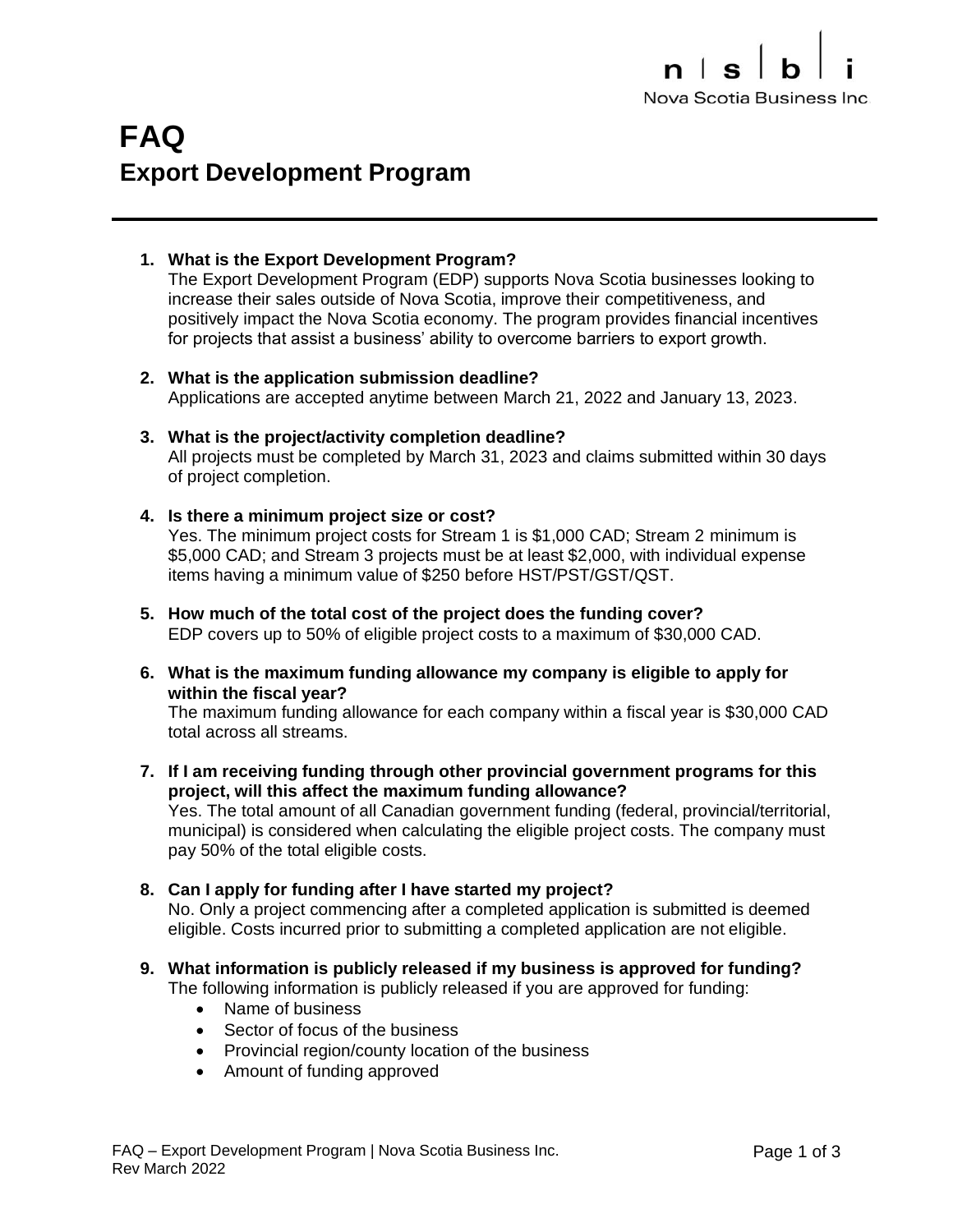

Nova Scotia Business Inc.

## **10. How are Full Time Equivalents (FTEs) calculated?**

An FTE is the equivalent of one person working full time. Full time is considered to be 2,000 payroll hours for the year. To calculate the number of FTEs for your organization, calculate the total payroll hours worked per fiscal year by all employees, then divide by 2,000.

**Note:** FTE is not the total number of employees. Each employee is counted only once.

## **Examples:**

1 staff working full time  $(2,000$  hours) = 1 FTE

2 staff each working 4 hours per day, 5 days per week = 1 FTE Total payroll hours for all staff of 13,200 = 6.6 FTE (13,200/2,000)

## **11. What is considered to be Total Payroll?**

Total payroll (\$CAD) for the operation in Nova Scotia for the fiscal year.

## **12. How is revenue defined?**

A) **Total Revenue:** Total gross sales (\$CAD) of the Nova Scotia operation for the fiscal year.

B) **Export revenue outside of Nova Scotia:** Total gross sales (\$CAD) outside of Nova Scotia for the fiscal year. This represents your domestic (national) sales to other provinces, plus your international sales outside of Canada.

C) **Export revenue outside of Canada:** Total gross sales (\$CAD) outside of Canada (international sales only) for the fiscal year.

## **13. How do I calculate revenue for the prior fiscal years?**

Revenue should be the figure from your financial statements or tax return (line 101 from GST 34 or line 8299 from the General Index of Financial Information).

#### **14. How are capital investments and business expenditures defined?**

A) **Capital Investment:** Capital investment for the fiscal year.

B) **Business Expenditures on R&D:** Business expenditures on research and development for the fiscal year.

**15. If my project activities are not eligible under EDP, what other options are available for Nova Scotia businesses?**

For more information about additional funding options, please contact the [Regional](https://www.novascotiabusiness.com/contact/regional-team)  [Business Development Advisor](https://www.novascotiabusiness.com/contact/regional-team) for your area.

## **16. How long does it take to process an application?**

Every effort is made to get back to applicants within 15 business days.

**17. What happens if my application is approved, but plans for eligible activities change?**

If plans for approved eligible activities change after your application is approved, please contact your [Regional Business Development Advisor](https://www.novascotiabusiness.com/contact/regional-team) immediately.

**18. Who do I contact if I have questions about the application form?** Please contact your [Regional Business Development Advisor](https://www.novascotiabusiness.com/contact/regional-team) for any questions regarding your application.